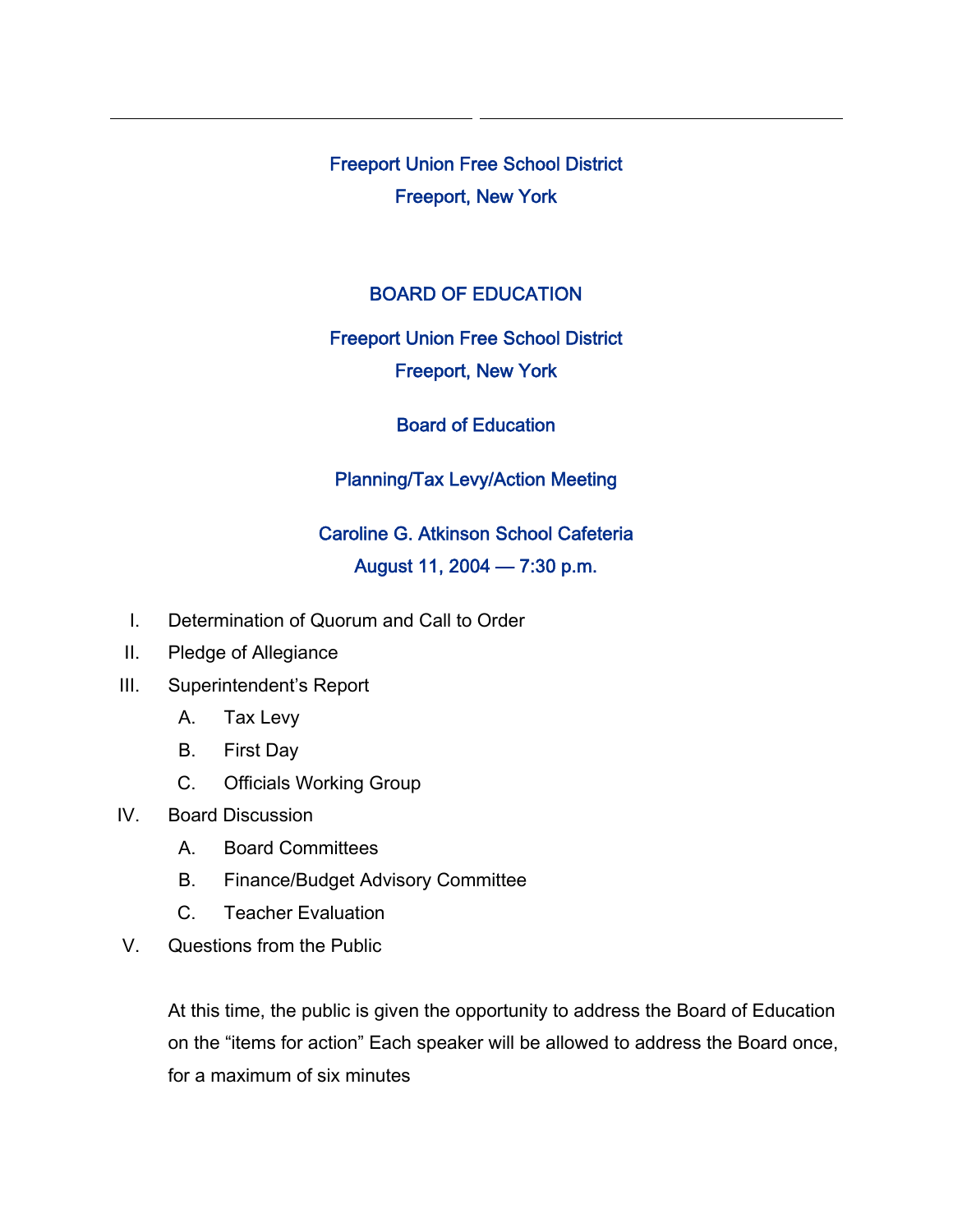- VI. Items for Action
	- A. Approval of CSE and CPSE Meeting
		- May 20, 2004;
		- **May 21, 2004;**
		- **May 24, 2004;**
		- **May 26, 2004;**
		- May 27, 2004;
		- **June 1, 2004;**
		- **June 2, 2004;**
		- **June 3, 2004;**
		- **June 7, 2004;**
		- **June 8, 2004;**
		- **June 9, 2004;**
		- **June 10, 2004;**
		- June 11, 2004;
		- June 15, 2004;
		- **June 16, 2004;**
		- **June 17, 2004;**
		- **June 18, 2004;**
		- **June 21, 2004;**
		- June 22, 2004; and,
		- July 13, 2004.
	- B. Establishment of the Tax Levy
	- C. Acceptance of a Cooperative Bid
- VII. Review of the tentative Agenda for August 18, 2004
- VIII. Board Comments
- IX. Superintendent Comments
- X. Adjournment

## NEXT MEETING